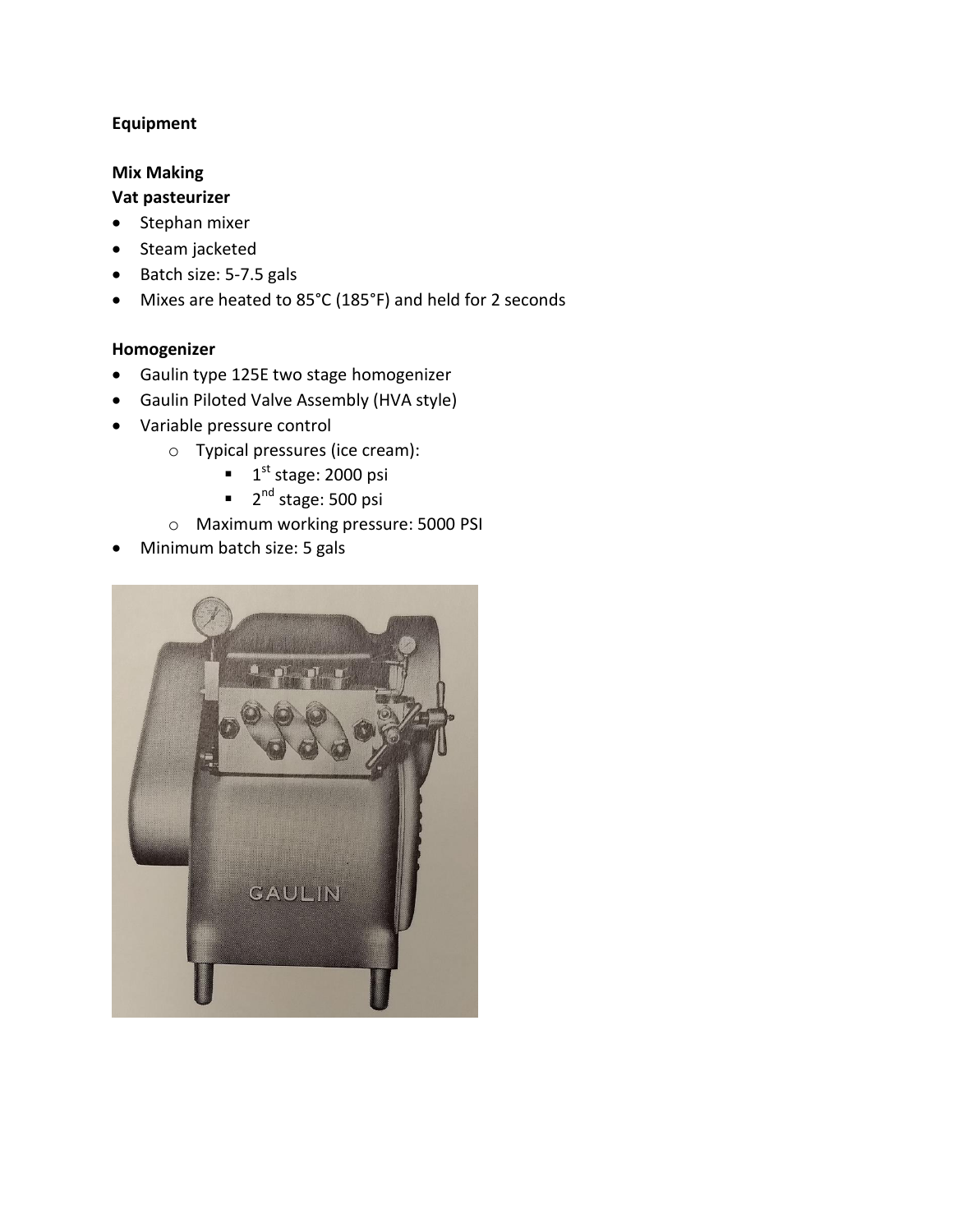#### **Batch Freezers**

## **ColdElite/ Carpigiani LB-502G**

- 3.75 hp beater drive motor
- 20Qt cylinder capacity
- Water cooled
- Estimated overruns:
	- o Premium mixes 30% to 50%
	- o Custard mixes 35% to 40%
	- o Sorbet mixes 25%
- Minimum batch size: 1-2 gallons liquid mix



## **Emery Thompson 1-ICC**

- Two speed machine
- Natural air incorporation
- $\bullet$  Overrun 45-100%
- Can add inclusions right into the machine (nuts, cookies, whole fruit)
- Minimum batch size: 1-2 gallons of liquid mix
- <https://www.emerythompson.com/>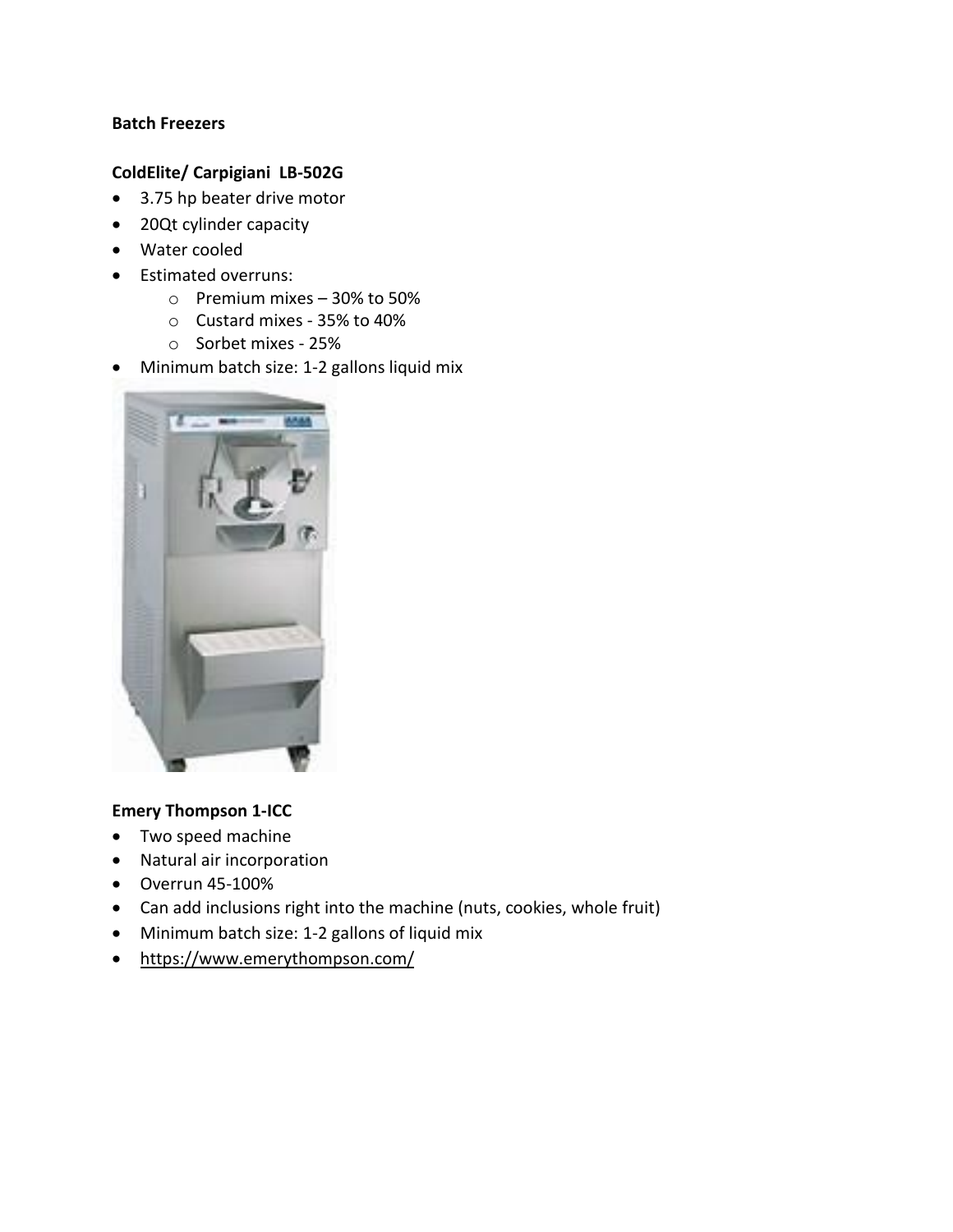

# **Stoelting VB35:**

- 2.7 hp motor
- 1.8 hp compressor
- $\bullet$  8.25 gal/hr
- Air cooled
- Estimated overruns:
	- o Premium mixes 30% to 50%
	- o Custard mixes 35% to 40%
	- o Sorbet mixes 25%
- Minimum batch size: 1-2 gallons of liquid mix
- <https://stoeltingfoodservice.com/>

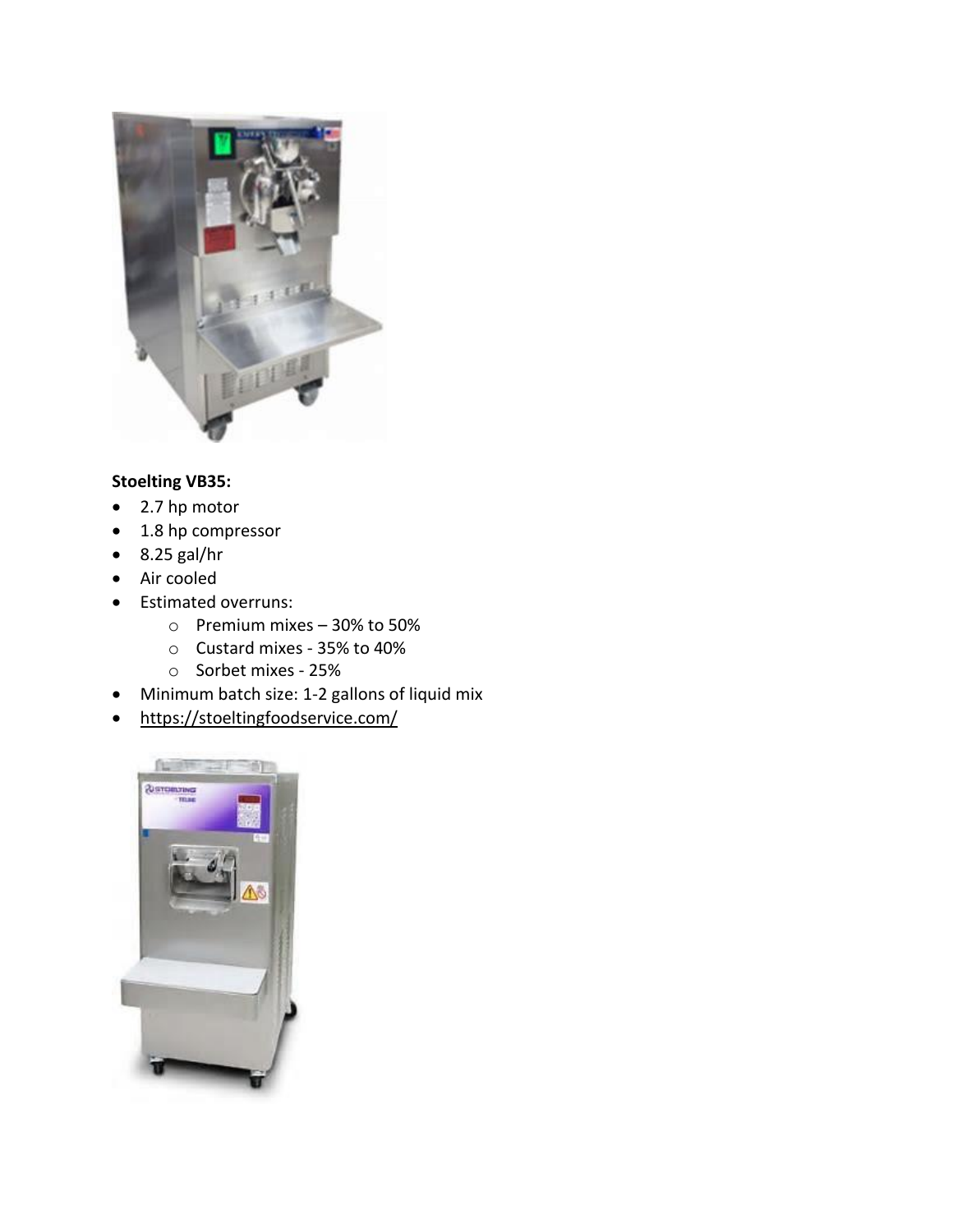### **Taylor C117:**

- Serve homemade, low and medium overrun gourmet ice cream, custard, gelato, sorbet, Italian ice and slush. Mix and liquid flavorings may be poured into the convenient fill chute on the door. Fruits, candies and nuts can be folded in as product is being drawn into your container.
- One 18.6 quart (17.6 L) freezing cylinder
- Completely automatic or semi-automatic capability
- Two speed beater leaves very little residue in freezing cylinder
- One two speed beater mode 3.9 HP at low speed and7.2 HP at high speed
- Refrigeration: One, approximately 29,500 BTU/hr. R404A.
- Air cooling- 6" min on both sides and 12" at rear
- Two flight beaters for overrun
- <https://www.taylorfreezer.com/>

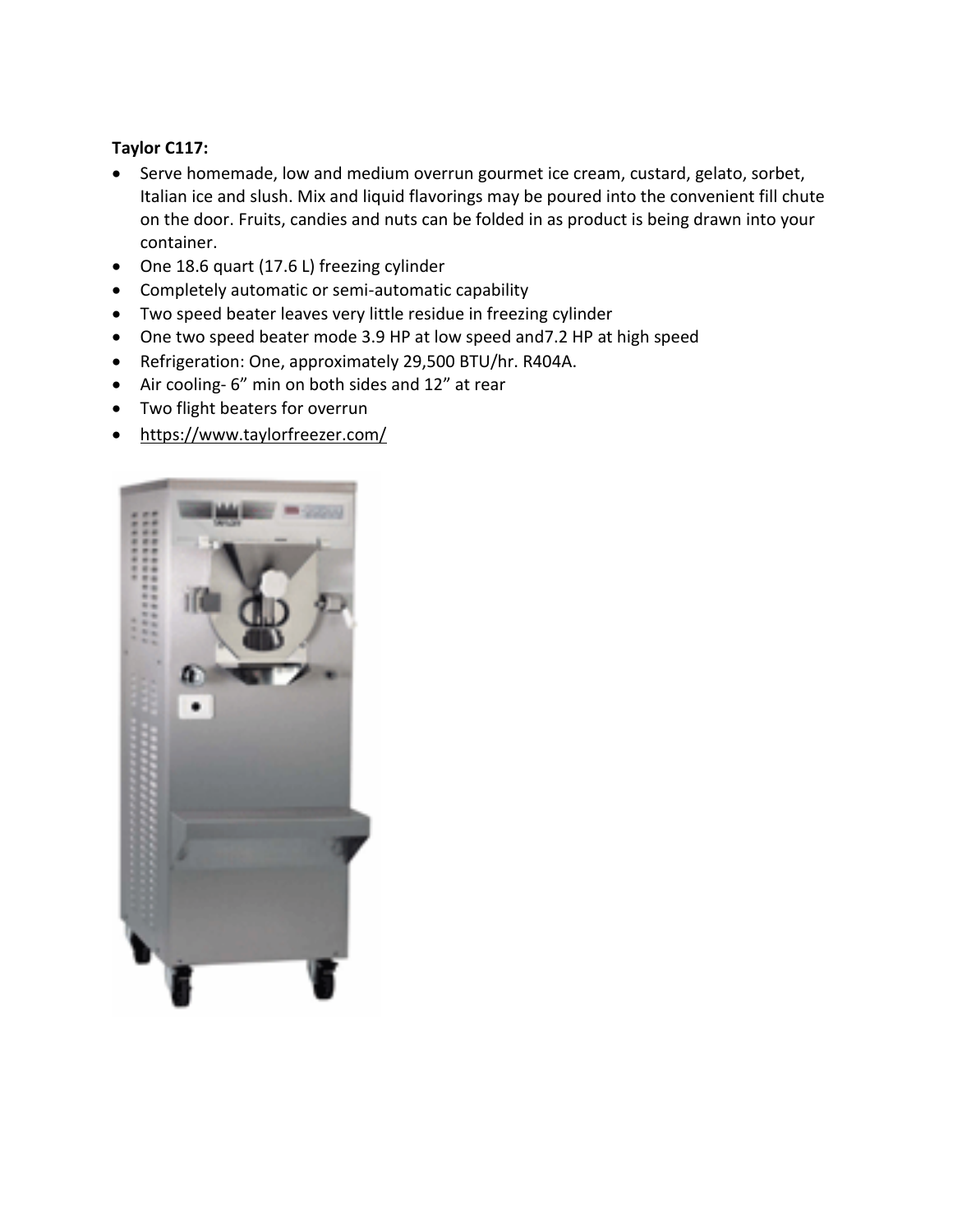## **Soft Serve Machines**

## **Taylor Crown Soft Serve C712:**

- Can handle many soft serve variations from low or non-fat ice creams to custards, yogurt and sorbet. Serve two separate soft serve flavors, or an equal combination of both in a twist.
- Two 3.4 quart (3.2 L) freezing cylinders
- Two 20 quart (18.9 L) mix hoppers. Separate hopper refrigeration (SHR) maintains mix below 41°F (5°C) during Auto and Standby modes.
- Beater motor- Two, 1.5 HP
- Refrigeration system- Two, 9,500 BTU/hr. R404A. Separate Hopper Refrigeration (SHR), One, 400 BTU/hr. R134a.

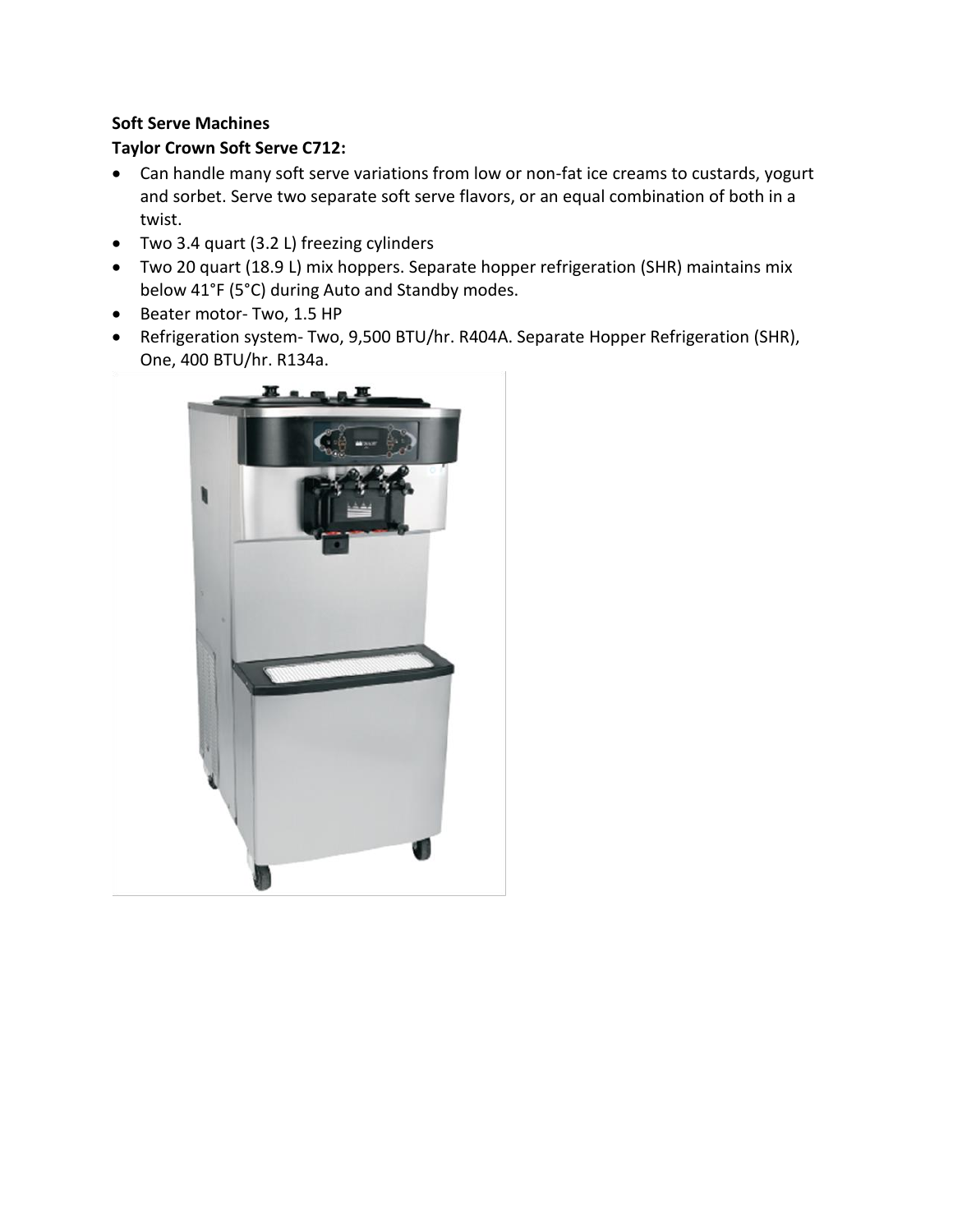#### **Continuous Freezers**

#### **Tetra Pak S700 A2**

- $\bullet$  150L/hr
- 0-175%+ Overrun
- Multiple dasher and beater configurations available
- Minimum batch size: 30 gals liquid mix



## **Tetra Hoyer Frigus KF 80**

- Output of 80L/hr
- $\bullet$  0-175%+ Overrun
- Minimum batch size: 5 gals liquid mix
- <https://www.tetrapak.com/>